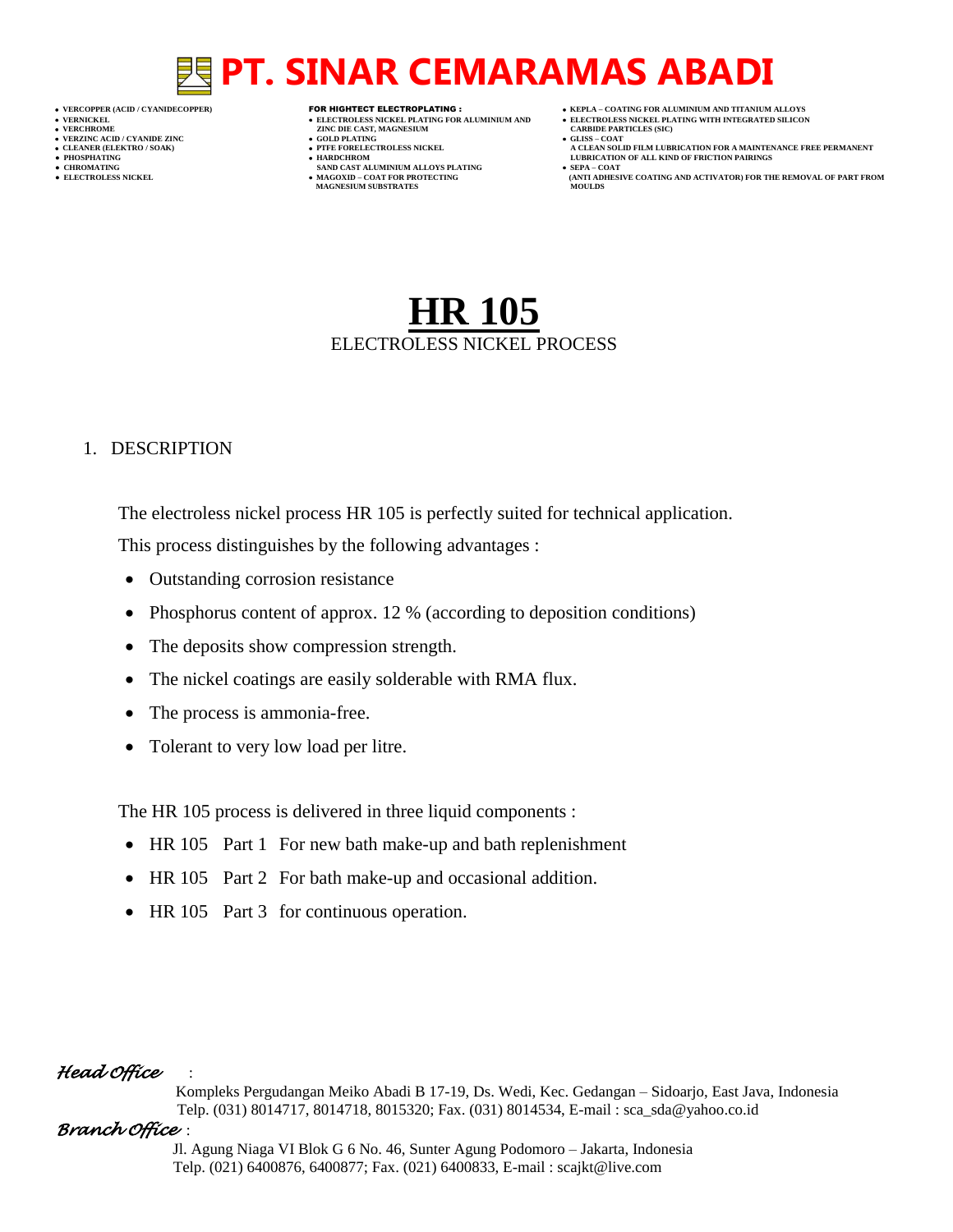**VERCOPPER (ACID / CYANIDECOPPER)** FOR HIGHTECT ELECTROPLATING :  **KEPLA – COATING FOR ALUMINIUM AND TITANIUM ALLOYS**

- 
- 

**VERFORM ZINC DIE CAST, MAGNESIUM CARBIDE PARTICLES (SIC)**<br> **CARBIDE PARTING** 

- **VERZINC ACID / CYANIDE ZINC GOLD PLATING GLISS – COAT**
	-
- **● CHROMATING SAND CAST ALUMINIUM ALLOYS PLATING SEPA – COAT MAGNESIUM SUBSTRATES**
- 
- **VERNICKEL ELECTROLESS NICKEL PLATING FOR ALUMINIUM AND ELECTROLESS NICKEL PLATING WITH INTEGRATED SILICON**
	-
- **CLEANER (ELEKTRO / SOAK) PTFE FORELECTROLESS NICKEL A CLEAN SOLID FILM LUBRICATION FOR A MAINTENANCE FREE PERMANENT ● PHOSPHATING HARDCHROM LUBRICATION OF ALL KIND OF FRICTION PAIRINGS** 
	- **ELECTROLESS AND ACTIVATOR) FOR THE REMOVAL OF PART FROM (ANTI ADHESIVE COATING AND ACTIVATOR) FOR THE REMOVAL OF PART FROM <b>MOULDS**

2. SOLUTION MAKE – UP

## a) BATH MAKE –UP FOR 100 LITRES

| HR 105 Part 1   | 6.5 lt             |  |
|-----------------|--------------------|--|
| HR 105 Part 2   | $15.0 \text{ }$ lt |  |
| Deionized water | 78.5 lt            |  |

The tank is filled up to approx. 60 % of the planned volume with deionized water. Then the required quantity of HR 105 Part 1 is added and thoroughly mixed. Ensuing the calculated quantity of HR 105 Part 2 is added and very well stirred again.

Fill now up the bath to final volume with deionized water and mix again well.

The pH value has now to be adjusted to the recommend value.

The pH value is lowered by means of 10 to 20 vol. % sulphuric acid cem. Pure.

To raise the pH value a 50 vol. % solution of potassium carbonate is applied.

The HR 105 process is now ready for operation.

b) HR 105 in Barrel Operation :

Make - up for 100 litres :

| HR 105 Part 1        | 6.5 litres    |  |
|----------------------|---------------|--|
| <b>HR</b> 105 Part 2 | $20.0$ litres |  |

Take care that the barrel is dipped to 2/3 of its volume only. The arising gases can escape there with. The speed of the barrels should be small : the barrels should dispose of a good electrolyte exchange.

### *Head Office* :

 Kompleks Pergudangan Meiko Abadi B 17-19, Ds. Wedi, Kec. Gedangan – Sidoarjo, East Java, Indonesia Telp. (031) 8014717, 8014718, 8015320; Fax. (031) 8014534, E-mail : sca\_sda@yahoo.co.id

### *Branch Office* :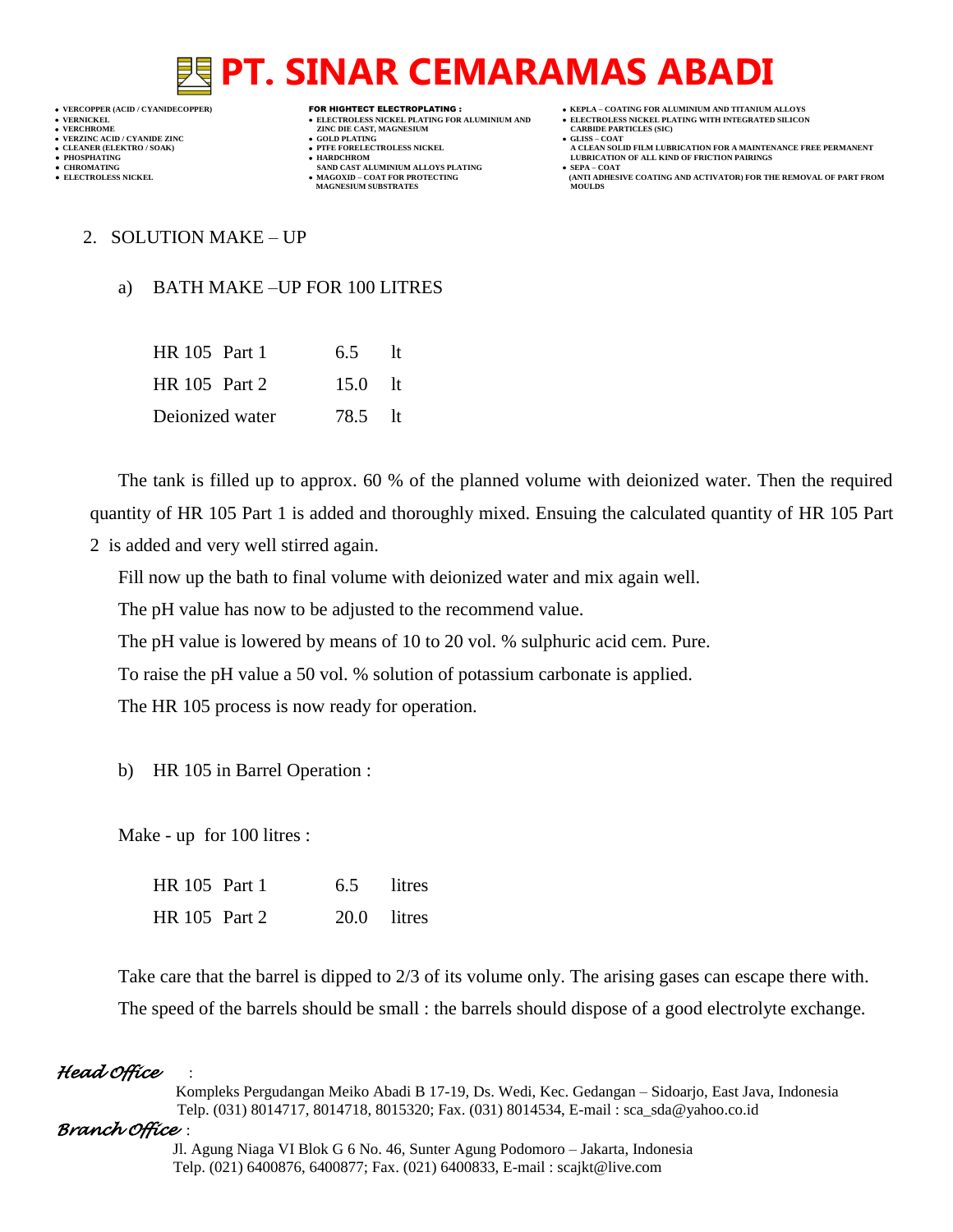- 
- 

- 
- 

- **VERCHROLES NICKEL PLATING FOR ALUMINIUM AND**<br> **VELECTROLES NICKEL PLATING FOR ALUMINIUM AND**<br> **VERCHROLES (SILD)**<br> **CARBIDE PARTING**<br> **CARBIDE PARTING**
- **v GOLD PLATING**<br>**• PTFE FORELECTROLESS NICKEL**
- 
- **● CHROMATING SAND CAST ALUMINIUM ALLOYS PLATING SEPA – COAT MAGNESIUM SUBSTRATES MOULDS**
- **VERCOPPER (ACID / CYANIDECOPPER)** FOR HIGHTECT ELECTROPLATING :  **KEPLA – COATING FOR ALUMINIUM AND TITANIUM ALLOYS**
	-
	-
- ELECTROLESS NICKEL PLATING FOR ALUMINIUM AND<br>
VERNICKEL PLATING FOR ALUMINIUM AND<br>
VERCHROME PLATING WITH INTEGRATED SILICON<br>
VERZINC ACID PLATING WITH INTEGRATED SILICON<br>
CLEAN SOLID FILM LUBRICATION FOR A MAINTEN **A CLEAN SOLID FILM LUBRICATION FOR A MAINTENANCE FREE PERMANENT ● PHOSPHATING HARDCHROM LUBRICATION OF ALL KIND OF FRICTION PAIRINGS**
- **● ELECTROLESS NICKEL MAGOXID – COAT FOR PROTECTING (ANTI ADHESIVE COATING AND ACTIVATOR) FOR THE REMOVAL OF PART FROM**

### 3. OPERATING CONDITIONS :

|                            | Operating range    | Optimum             |
|----------------------------|--------------------|---------------------|
| pH - value                 | $4.5 - 5.4$        | 4.8                 |
| Temperature                | $70 - 95$ o C      | 88.0 o C            |
| Deposition speed           | $9 - 16$ my/h      | $10.0$ my/h         |
| Load of bath dm2 $\Lambda$ | $0.25 - 2.5$ dm2/l | $1.5 \text{ dm}2/l$ |

### 4. EQUIPMENT

| Tank         | Stainless steel or other tank with corresponding lining.                       |  |
|--------------|--------------------------------------------------------------------------------|--|
|              | Unpigmented polypropylene                                                      |  |
| Bath heating | Immersion heater of porcelain, titanium, stainless steel.                      |  |
|              | Possibly heat exchange of tertion                                              |  |
| Agitation    | A stirrer resp. a circulation as well as a cathode movement must be available. |  |
| Filtration   | The electrolyte must be filtered continuously through a 5 my filter candle.    |  |

### 5. MAINTENANCE

The replenishing of the electroless nickel process HR 105 depends on the nickel concentration determined by analysis.

| Concentration | <b>HR 105</b> | <b>HR 105</b> |
|---------------|---------------|---------------|
| Acc. analysis | Part 1        | Part 3        |
| 90 %          | $6.5$ ml/l    | $13.0$ ml/l   |
| 80 %          | $13.0$ ml/l   | $26.0$ ml/l   |
| 70 %          | $19.5$ ml/l   | $39.0$ ml/l   |
| 60 %          | $26.0$ ml/l   | $52.0$ ml/l   |
| 50 %          | $32.5$ ml/l   | $65.0$ ml/l   |

### *Head Office* :

 Kompleks Pergudangan Meiko Abadi B 17-19, Ds. Wedi, Kec. Gedangan – Sidoarjo, East Java, Indonesia Telp. (031) 8014717, 8014718, 8015320; Fax. (031) 8014534, E-mail : sca\_sda@yahoo.co.id

### *Branch Office* :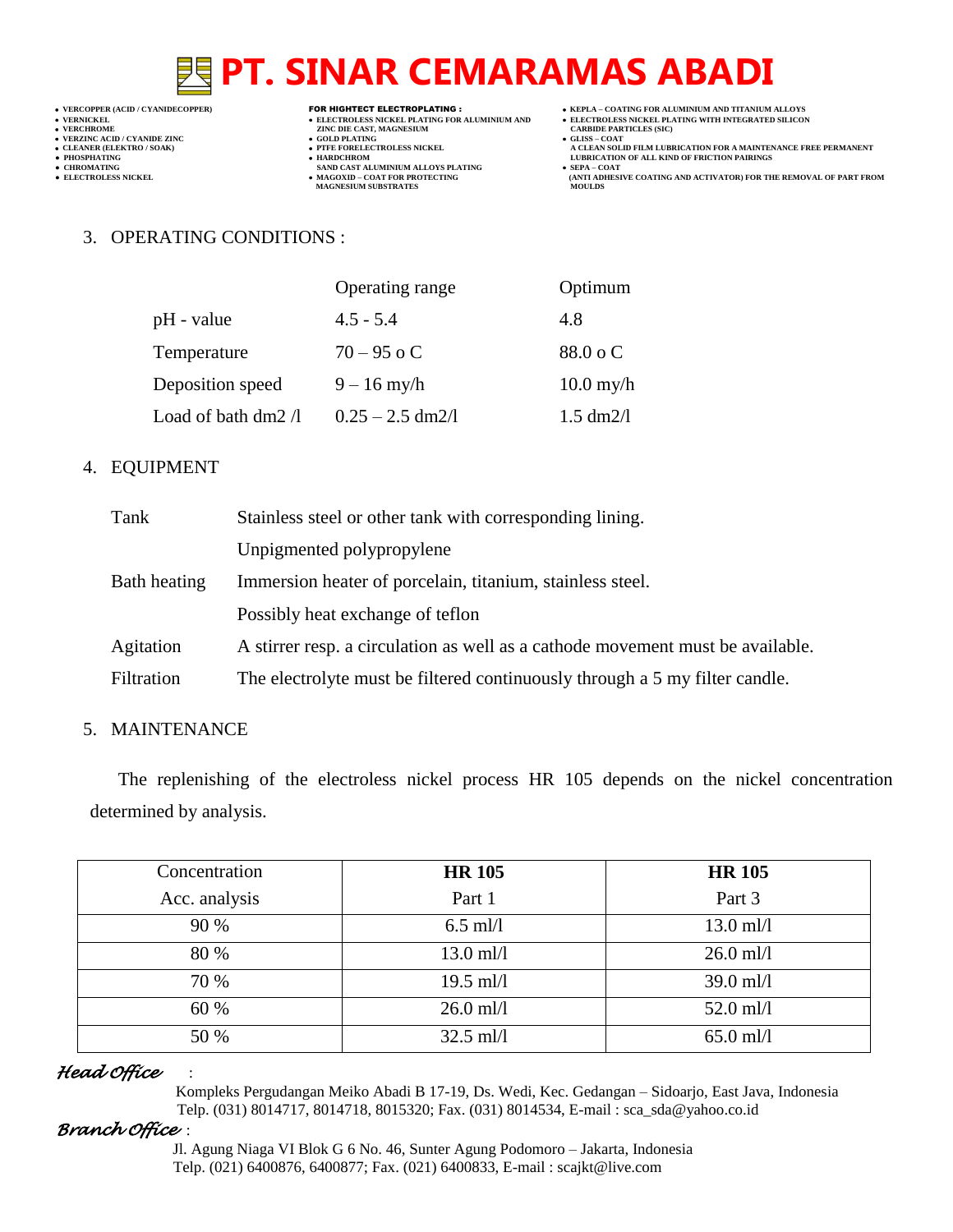

- 
- 

- **VERFORM ZINC DIE CAST, MAGNESIUM CARBIDE PARTICLES (SIC)**<br> **CARBIDE PARTING**
- 
- **PHOSPHATING HARDCHROM LUBRICATION OF ALL KIND OF FRICTION PAIRINGS ● CHROMATING SAND CAST ALUMINIUM ALLOYS PLATING SEPA – COAT MAGNESIUM SUBSTRATES MOULDS**
- **VERCOPPER (ACID / CYANIDECOPPER)** FOR HIGHTECT ELECTROPLATING :  **KEPLA – COATING FOR ALUMINIUM AND TITANIUM ALLOYS**
	-
- **CLEANER (ELEKTRO / SOAK) PTFE FORELECTROLESS NICKEL A CLEAN SOLID FILM LUBRICATION FOR A MAINTENANCE FREE PERMANENT**
- **● ELECTROLESS NICKEL MAGOXID – COAT FOR PROTECTING (ANTI ADHESIVE COATING AND ACTIVATOR) FOR THE REMOVAL OF PART FROM** 
	- 6. ADDITION OF HR 105 PART 2 :

After each MTO, i.e. 65 ml/l HR 105 part 1, approx. 2.5 ml/l HR 105 part 2 must be added.

Possibly HR 105 part 2 must also be added at intense drag-out.

Calculation of the necessary addition for intermediate quantities

- **-** ml **HR 105** part  $1 = 100$  Concentration percentage x 0.65
- **-** ml **HR 105** part 3 = 100 Concentration percentage x 1.30

Concentration acc. analysis : 66:

| $-100-66=$ | $34 \times 0.65$ ml =         | 22.1 ml HR 105 part 1 |
|------------|-------------------------------|-----------------------|
| $-100-66=$ | $34 \times 1.30 \text{ ml} =$ | 44.2 ml HR 105 part 3 |

### 7. REPLENISHMENTS

The replenishments during operation must be made carefully. In advance to the addition the concentrate must be mixed well with bath solution. It is important to stir well during addition.

By no means the additions may be added over parts being plated.

On replenishing add always first HR 105 Part 1 and afterward Part 3 under powerful stirring.

**ATTENTION :** In case that the concentration has dropped below 50 % of maximum value, the replenishment must not be made before the electrolyte has been cooled down to room temperature.

## *Head Office* :

 Kompleks Pergudangan Meiko Abadi B 17-19, Ds. Wedi, Kec. Gedangan – Sidoarjo, East Java, Indonesia Telp. (031) 8014717, 8014718, 8015320; Fax. (031) 8014534, E-mail : sca\_sda@yahoo.co.id

## *Branch Office* :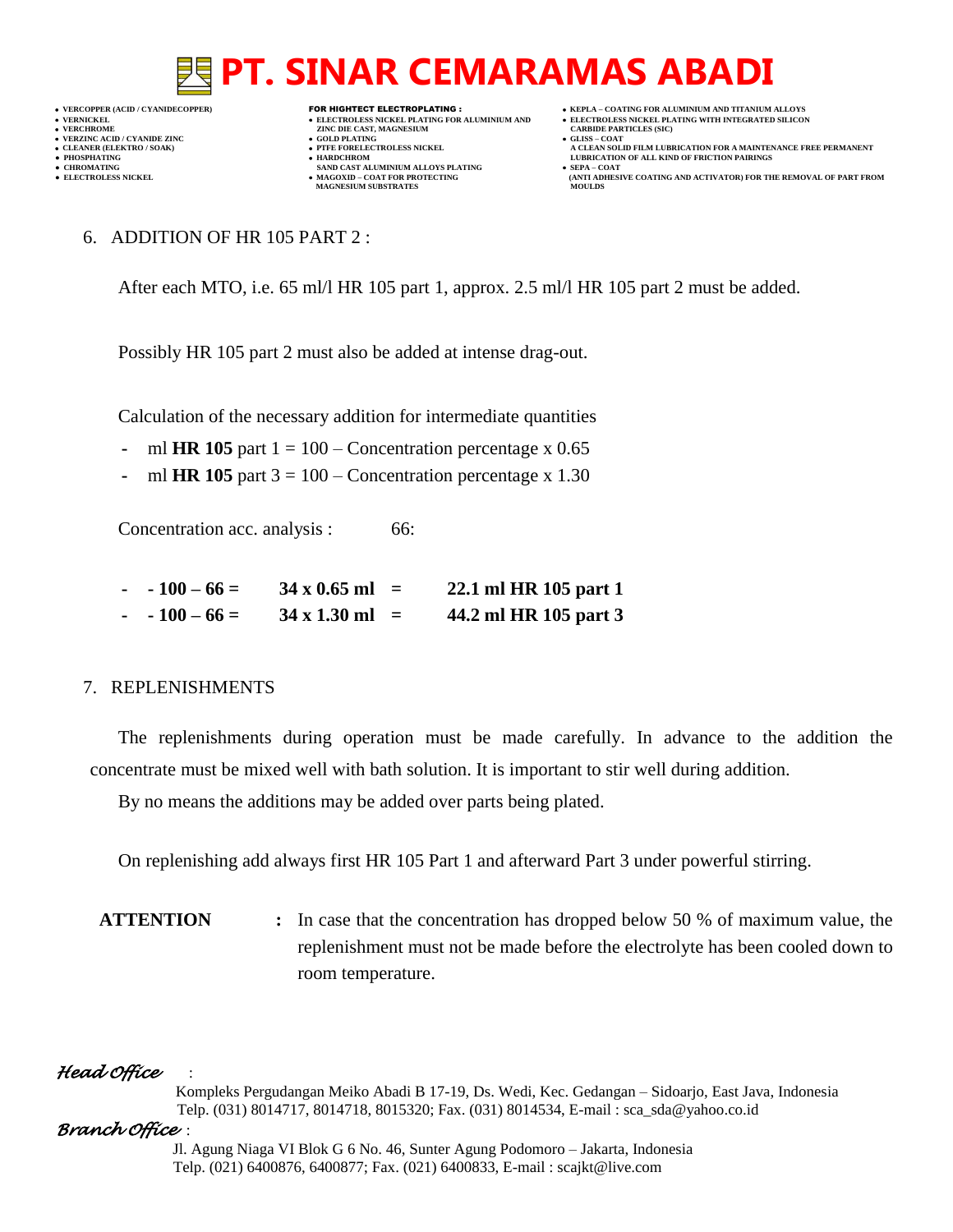- 
- 
- 
- 
- 
- -

- **VERNICKEL ELECTROLESS NICKEL PLATING FOR ALUMINIUM AND ELECTROLESS NICKEL PLATING WITH INTEGRATED SILICON VERFORM ZINC DIE CAST, MAGNESIUM CARBIDE PARTICLES (SIC)**<br> **CARBIDE PARTING**
- **VERZINC ACID / CYANIDE ZINC GOLD PLATING GLISS – COAT**
	-
- **● CHROMATING SAND CAST ALUMINIUM ALLOYS PLATING SEPA – COAT MAGNESIUM SUBSTRATES**
- **VERCOPPER (ACID / CYANIDECOPPER)** FOR HIGHTECT ELECTROPLATING :  **KEPLA – COATING FOR ALUMINIUM AND TITANIUM ALLOYS**
	-
- **CLEANER (ELEKTRO / SOAK) PTFE FORELECTROLESS NICKEL A CLEAN SOLID FILM LUBRICATION FOR A MAINTENANCE FREE PERMANENT**
- **PHOSPHATING HARDCHROM LUBRICATION OF ALL KIND OF FRICTION PAIRINGS** 
	- **ELECTROLESS AND ACTIVATOR) FOR THE REMOVAL OF PART FROM (ANTI ADHESIVE COATING AND ACTIVATOR) FOR THE REMOVAL OF PART FROM <b>MOULDS**
	- **REMARKS** : 6 MTO can be accomplished under normal operation condition.

If per litre electrolyte 65 ml/l of HR 105 Part 1 are added, the nickel content of the bath was replenished once  $(7.8 \text{ g}/\text{l})$ .

In case that regularly pieces of the same size are plated, it is possible to carry out the necessary additions based on experience values.

After having deposited 1 my /  $dm^2$  in the **HR 105** process the following additions have to be made per litre bath

**-** 0.65 ml Part 1 und 1.30 ml Part 3

the deposition speed depends on the pH value. Regular addition of **HR 105** Part 3 keep the pH within the recommended value.

**REMARK** : The **HR 105** process is tolerant to sligh impurities. However the electrolyte can be affected by drag-in of specific impurities such as cadmium, palladium as well as organic matters such as wetting agent etc.

Good rinsing is imperative prior to the electroless nickel-plating process.

An optimum pre-treatment of all parts to be plated is most important prior to dip them in the electroless nickel bath.

An unobjectionable mode of operation as well as a long service life resp. achievement of 6 MTO depend on cleanness in and around the electroless nickel bath.

The maintenance of the electrolyte can be simplified by using a heat- resistant plastic foil for operation. This plastic foil should be exchanged at each new

## *Head Office* :

 Kompleks Pergudangan Meiko Abadi B 17-19, Ds. Wedi, Kec. Gedangan – Sidoarjo, East Java, Indonesia Telp. (031) 8014717, 8014718, 8015320; Fax. (031) 8014534, E-mail : sca\_sda@yahoo.co.id

### *Branch Office* :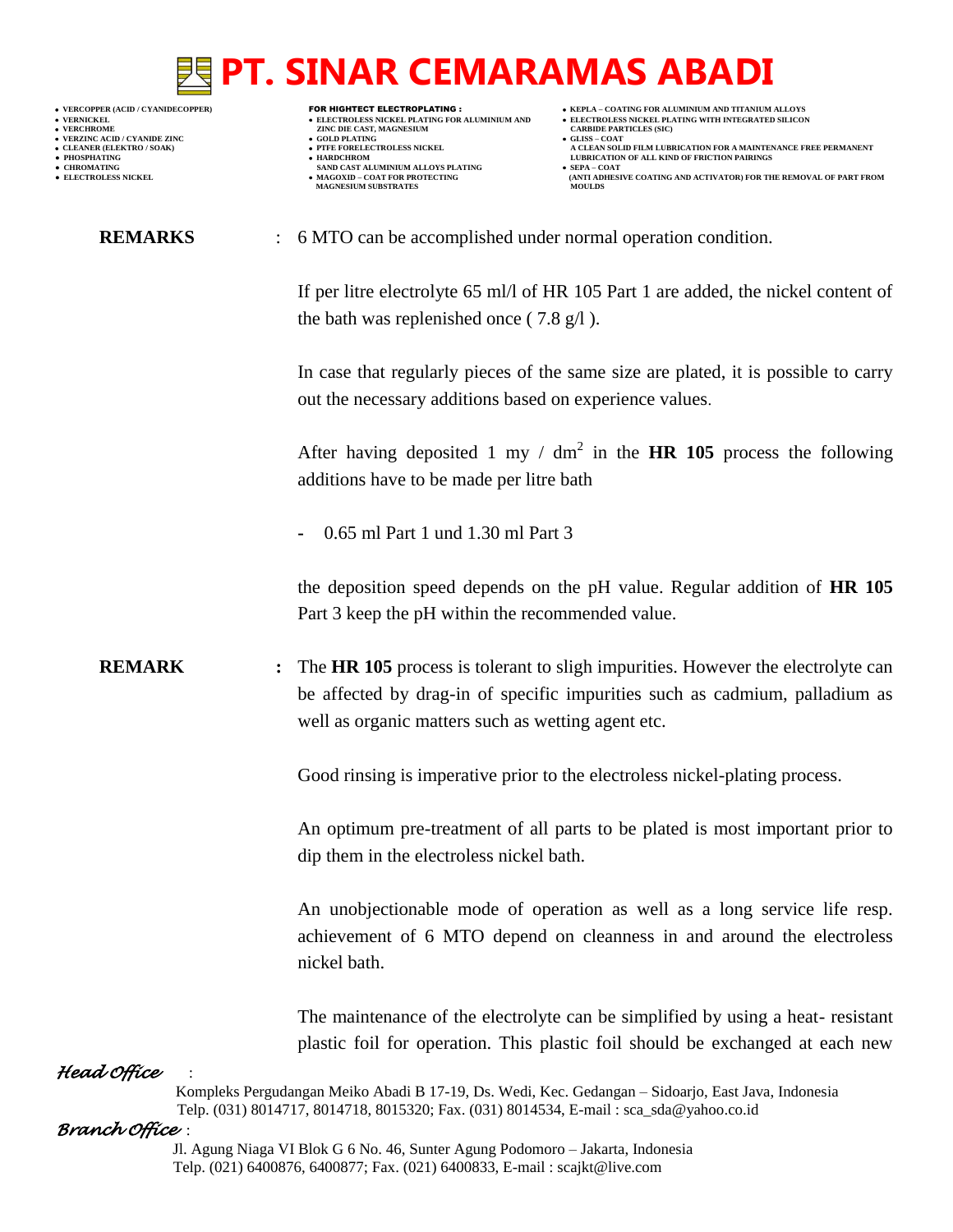- 
- 
- 
- 
- 
- 

- **VERNICKEL ELECTROLESS NICKEL PLATING FOR ALUMINIUM AND ELECTROLESS NICKEL PLATING WITH INTEGRATED SILICON VERT ASSESSED ASSESSED ASSESSED ASSESSED ASSESSED ASSESSED ASSESSED ASSESSED ASSESSED ASSESSED ASSESSED ASSESSED ASSESSED ASSESSED ASSESSED ASSESSED ASSESSED ASSESSED ASSESSED ASSESSED ASSESSED ASSESSED ASSESSED ASSESSED**
- **VERZINC ACID / CYANIDE ZINC GOLD PLATING GLISS – COAT**
- **PHOSPHATING HARDCHROM LUBRICATION OF ALL KIND OF FRICTION PAIRINGS**
- **● CHROMATING SAND CAST ALUMINIUM ALLOYS PLATING SEPA – COAT • MAGOXID – COAT FOR PROTECTING<br>MAGNESIUM SUBSTRATES**
- **VERCOPPER (ACID / CYANIDECOPPER)** FOR HIGHTECT ELECTROPLATING :  **KEPLA – COATING FOR ALUMINIUM AND TITANIUM ALLOYS**
	-
- **CLEANER (ELEKTRO / SOAK) PTFE FORELECTROLESS NICKEL A CLEAN SOLID FILM LUBRICATION FOR A MAINTENANCE FREE PERMANENT**
	- **ELECTROLESS AND ACTIVATOR) FOR THE REMOVAL OF PART FROM (ANTI ADHESIVE COATING AND ACTIVATOR) FOR THE REMOVAL OF PART FROM <b>MOULDS**

bath make-up. By this means the inconvenient and troublesome treatment of the tanks with 50 vol. % nitric acid can be avoided.

But nickel deposits on tanks, equipments etc. must be removed by means of 50 vol.% nitric acid.

Important : After the nitric acid treatment the tanks and equipment must be rinsed scrupulously clean.

## 8. DETERMINATIONS OF ACTIVITY IN %

Required reagents Ammonium hydroxide conc. Murexide indicator EDTA solution 0.05 M

### Determination a) Pipette 10 ml of the cooled down electrolyte in a 300 ml Erlenmeyer glass.

- b) Add 100 ml of deionized water
- c) Add now 15 ml of ammonium hydroxide
- d) Then add a small amount of murexide indicator.
- e) Titrate with 0,05 M EDTA solution turning to end point violet.

ml 0,05 M EDTA X 3,8  $=$  **HR 105** %

### *Head Office* :

 Kompleks Pergudangan Meiko Abadi B 17-19, Ds. Wedi, Kec. Gedangan – Sidoarjo, East Java, Indonesia Telp. (031) 8014717, 8014718, 8015320; Fax. (031) 8014534, E-mail : sca\_sda@yahoo.co.id

### *Branch Office* :